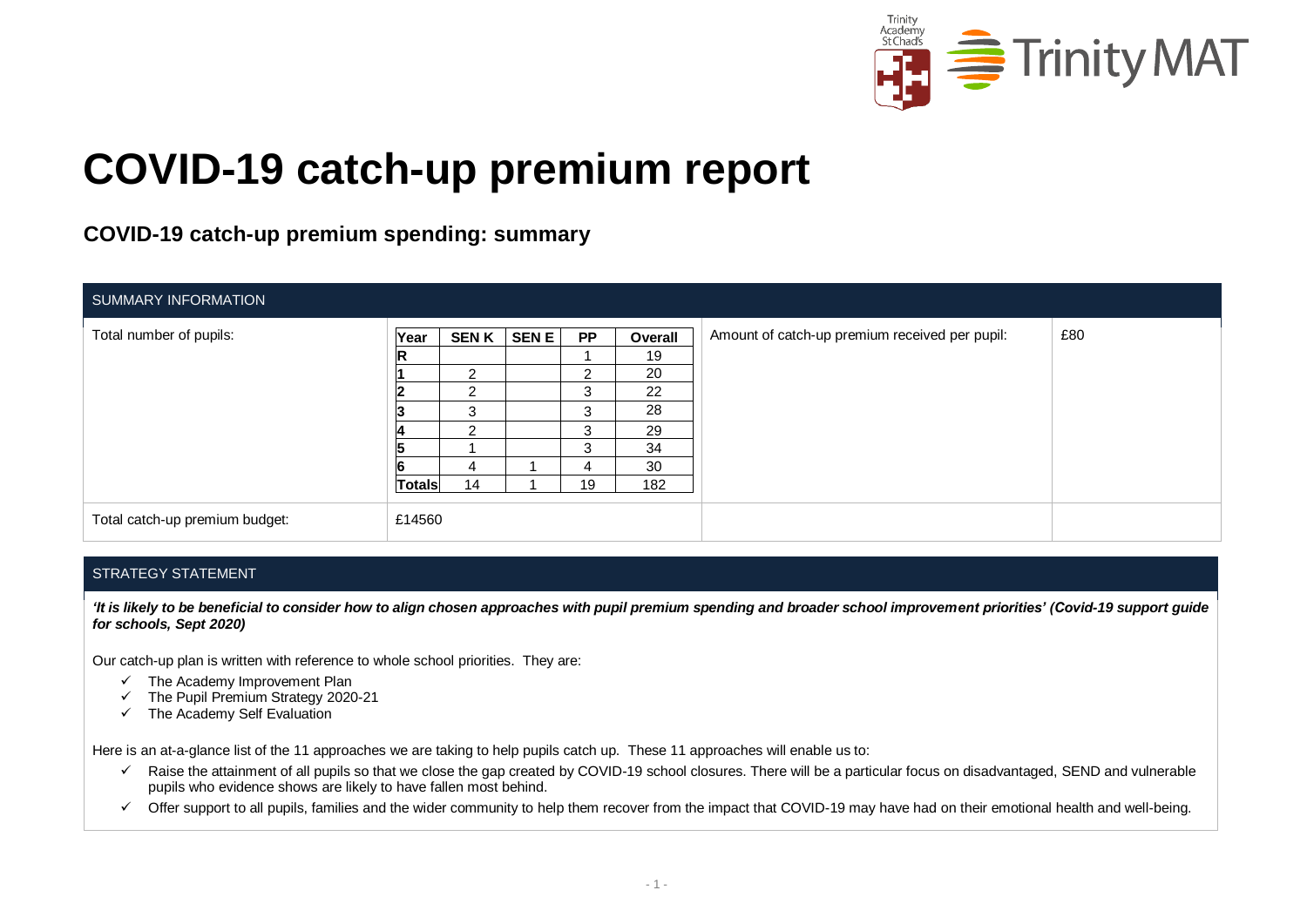

- $\checkmark$  To fund extra support for those pupils who may struggle to re-engage in school or who are at risk of persistent absence.
- 1. Curriculum adaptations for all subjects and all year groups.
- 2. Development of high-quality remote learning resources and a strategy for monitoring meaningful engagement.
- 3. High quality CPD for staff so that our face-to-face and online lessons are impactful, engaging and accessible to all.
- 4. Supporting early years' teachers who have missed teacher training or NQT face-to-face teaching time.
- 5. Strengthening the pastoral team to build capacity to support pupils during and post lockdown.
- 6. Review of summative and formative assessment so that teachers know where gaps in knowledge are and what curriculum changes may be required.
- 7. Clearing the pastoral and academic 'clutter' for staff. All critical pupil information is in one place.
- 8. Ensuring effective transition for all year groups in September 2021.
- 9. Effective use of the National Tutoring Programme funding.
- 10. Renewed focus on the literacy and numeracy skills of pupils across school.
- 11. Community support so that the wider Trinity family copes as well as it can during the pandemic.

This catch up plan is a working, live document. It will be reviewed termly and changes/updates will be made where necessary. The quote below echoes the sentiments of Trinity Academy St Chad's.

Catching up on lost learning time is a significant, complex and difficult task, which will require ... time, space, and support. We must do more for young people from *disadvantaged backgrounds all the time, not through rhetoric but through practical action. (Geoff Barton, ASCL)*

#### BARRIERS TO FUTURE ATTAINMENT

| Academic barriers: |                                                                                                                                                                                                                                                                                                                                                                                                                                                       |
|--------------------|-------------------------------------------------------------------------------------------------------------------------------------------------------------------------------------------------------------------------------------------------------------------------------------------------------------------------------------------------------------------------------------------------------------------------------------------------------|
| $\mathsf{A}$       | 'School closures are likely to reverse progress made to close the gap in the last decade since 2011'. EEF - Impact of school closures on the attainment gap: Rapid<br>Evidence Assessment (June 2020).<br>We must work even harder to engage, academically and pastorally support and implement timely interventions for our PP pupils.                                                                                                               |
| B                  | Engagement with remote learning is varied. Some pupils, such as young carers, will not have been able to work effectively at home. Some PP pupils have extenuating<br>family circumstances meaning that they are unable to manage the demands of learning at home. We must use ongoing formative and frequent summative assessment<br>to assess pupil working levels, amend our curriculum maps and daily plans accordingly and track pupil progress. |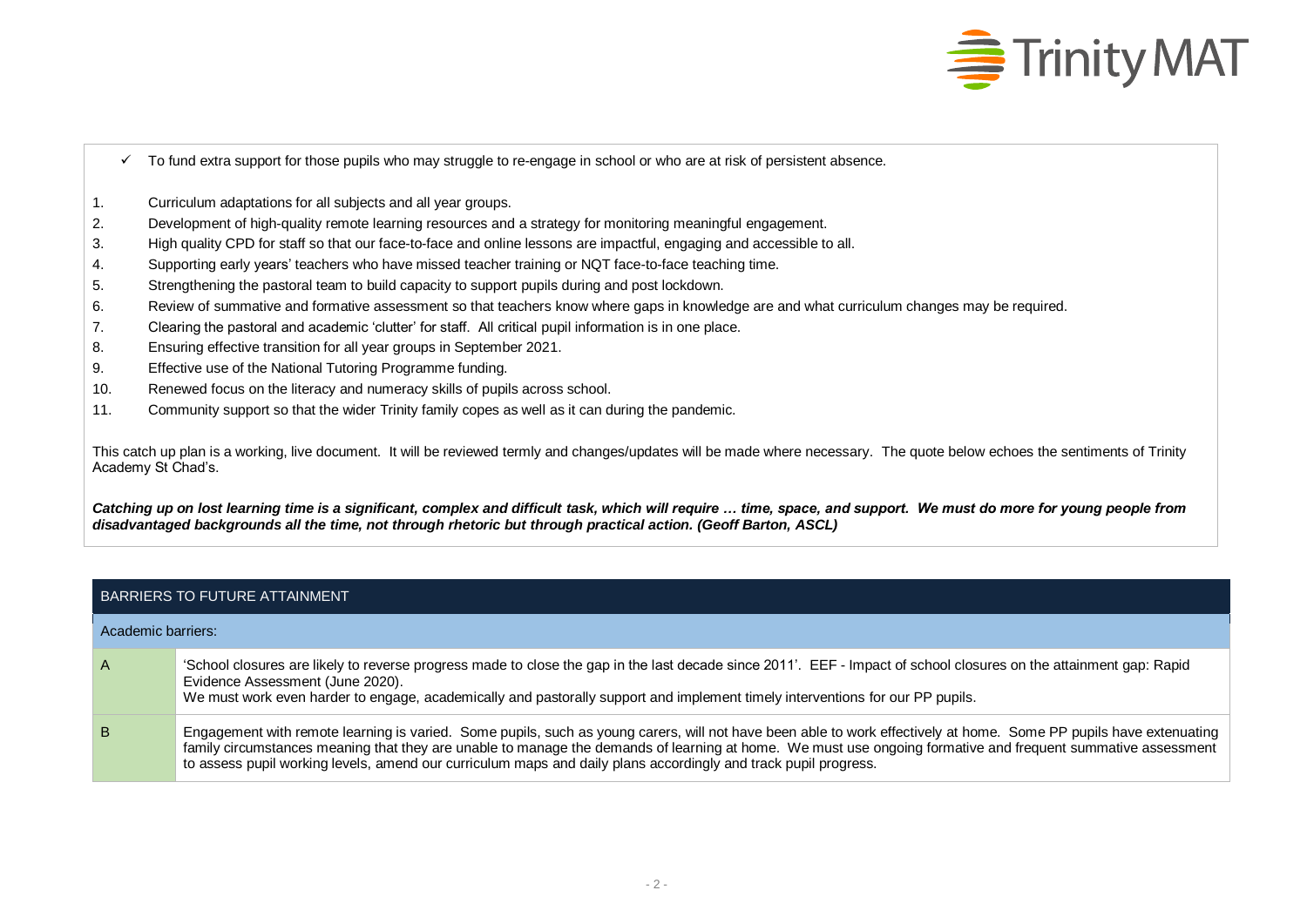

| $\mathbf C$ | Lost learning time has led to lower literacy levels. Disadvantaged households are less likely to be able to support their child (ren) with their reading at home and<br>decoding of remote learning tasks. A robust, impactful suite of literacy interventions must be available to those who need it. A robust whole school literacy strategy<br>must be a priority so that all pupils are able to build their vocabulary banks back up post lockdown. |
|-------------|---------------------------------------------------------------------------------------------------------------------------------------------------------------------------------------------------------------------------------------------------------------------------------------------------------------------------------------------------------------------------------------------------------------------------------------------------------|
| D.          | Lost learning time due to lockdown will have affected our SEND pupils significantly, in particular those with cognition and learning as their key area of need. We want<br>as many SEND pupils to leave us at least the expected level in English and Maths at the end of KS2 so that children are ready for the next step in their learning journey<br>at High School.                                                                                 |
| E.          | The recruitment and retention of the very best staff is key to consistent quality first teaching. A lack of consistency can lead to unsettled pupils who prefer to be taught<br>by familiar staff who are experts in their craft. Teaching during a global pandemic has been challenging and we must do what we can to ensure that retention of staff is<br>high priority.                                                                              |
| G           | The EEF states that middle ability pupils are likely to engage less with remote learning than their peers.<br>Middle ability pupils will need to be tracked closely to ensure<br>that they fulfil their potential.                                                                                                                                                                                                                                      |

|                    | ADDITIONAL BARRIERS                                                                                                                                                                                                                                                                                                                                                                                                      |
|--------------------|--------------------------------------------------------------------------------------------------------------------------------------------------------------------------------------------------------------------------------------------------------------------------------------------------------------------------------------------------------------------------------------------------------------------------|
| External barriers: |                                                                                                                                                                                                                                                                                                                                                                                                                          |
| H                  | Lack of access to ICT and a stable internet supply. Despite our best efforts to ensure that laptops and dongles are provided to pupils who need them, there will still have<br>been lost learning time as they awaited this ICT equipment from school. Disadvantaged pupils may also have limited ICT skills and find navigating remote learning<br>challenging.                                                         |
|                    | The percentage attendance of pupils could be lower than pre-Covid due to anxiety around the risks of returning to the school building and exposure to the virus. Pupils<br>could have, despite our best efforts, disengaged from school during lockdown and be reluctant to return.                                                                                                                                      |
| J.                 | 'Disadvantaged pupils are twice as likely not to be in education, employment or training and are at a higher risk of poverty as adults'. (DfE, 2015). We must ensure that<br>all pupils (especially our pupil premium pupils) have access to the very transition support and processes when in school and during periods of lockdown so that are ready<br>for the next step in their educational journey at high school. |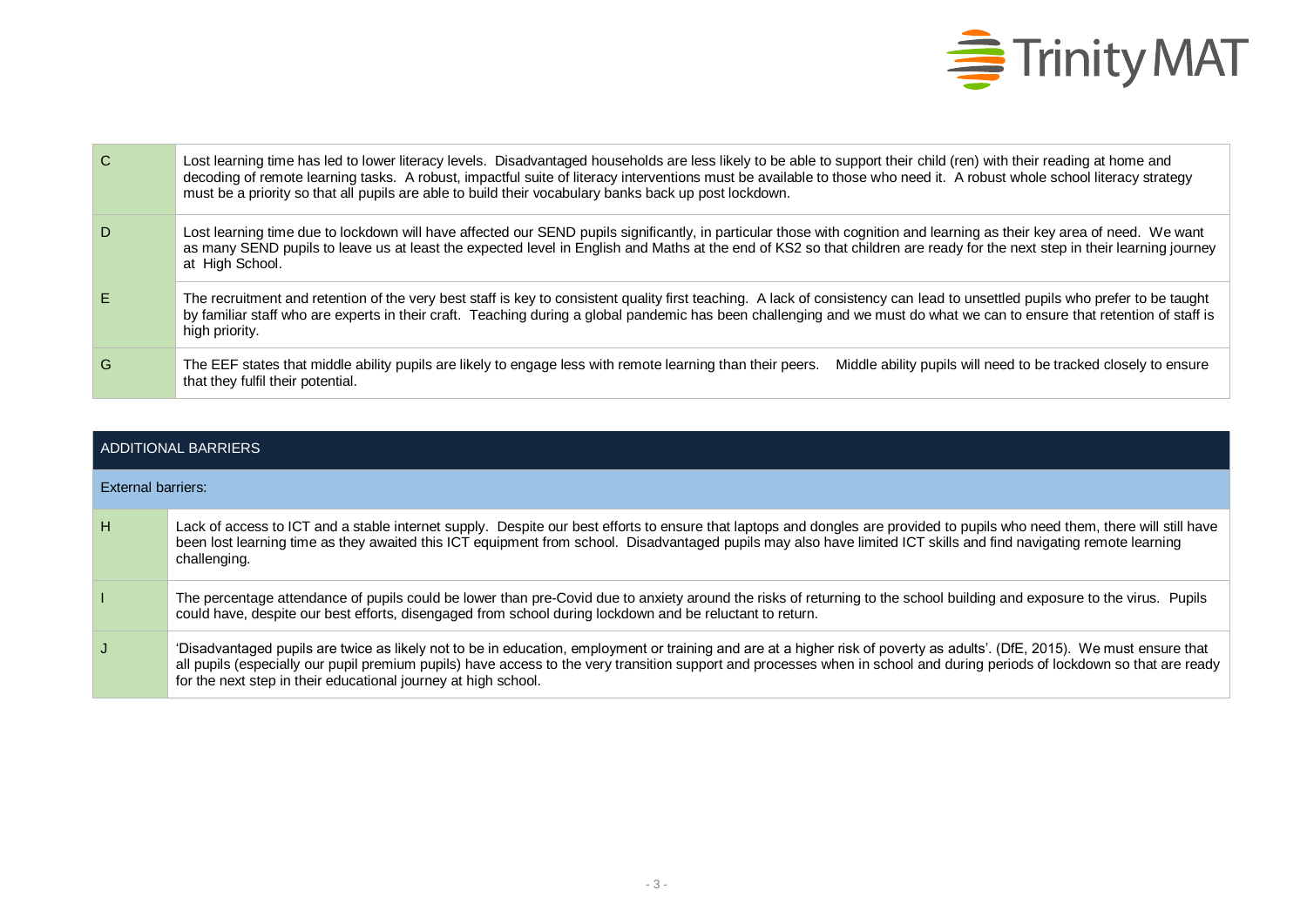

## **Planned expenditure for current academic year**

| Quality of teaching for all                                                                                                                           |                                                                                                                                                                                                                            |                                                                                                                                                                                                                                                                                                                                                                                                                                                                                                                       |                                                                                                                                                                                                                                                                                                                                 |                                                        |                               |  |
|-------------------------------------------------------------------------------------------------------------------------------------------------------|----------------------------------------------------------------------------------------------------------------------------------------------------------------------------------------------------------------------------|-----------------------------------------------------------------------------------------------------------------------------------------------------------------------------------------------------------------------------------------------------------------------------------------------------------------------------------------------------------------------------------------------------------------------------------------------------------------------------------------------------------------------|---------------------------------------------------------------------------------------------------------------------------------------------------------------------------------------------------------------------------------------------------------------------------------------------------------------------------------|--------------------------------------------------------|-------------------------------|--|
| Action                                                                                                                                                | Intended outcome and success<br>criteria                                                                                                                                                                                   | What's the evidence and rationale<br>for this choice?                                                                                                                                                                                                                                                                                                                                                                                                                                                                 | How will you make sure it's<br>implemented well?                                                                                                                                                                                                                                                                                | Staff lead(s)                                          | When will you<br>review this? |  |
| 1. To ensure that<br>curriculum adaptations<br>for each year group in<br>each subject are<br>considered thoroughly<br>and implemented<br>effectively. | Intended outcome:<br>Settled, confident pupils who<br>have the best chance of catching<br>up on any lost learning time.<br>Success criteria:<br>Documented overview of<br>curriculum adaptations for each<br>subject area. | EEF - Covid-19 support guide for<br>schools<br>'For many pupils, compensating for<br>the negative impact of school<br>closures will require a sustained<br>response. It is highly unlikely that<br>one single approach will be enough'.<br>EEF - The EEF Guide to<br>Supporting School Planning - A<br>Tiered Approach to 2020-21<br>'Expert teachers develop a broad<br>array of teaching strategies that,<br>combined with subject knowledge<br>and knowledge of their pupils,<br>positively impact upon learning'. | Curriculum leaders will work with their<br>senior leadership links to:<br>- remove content that can be<br>removed.<br>-locate topics/skills that are repeated<br>and tackle once if appropriate.<br>-build in revision time for year 11<br>subjects where possible.<br>-lead curriculum area reviews to share<br>best practice. | Curriculum<br>leaders<br>Senior<br>leadership<br>Group | Ongoing                       |  |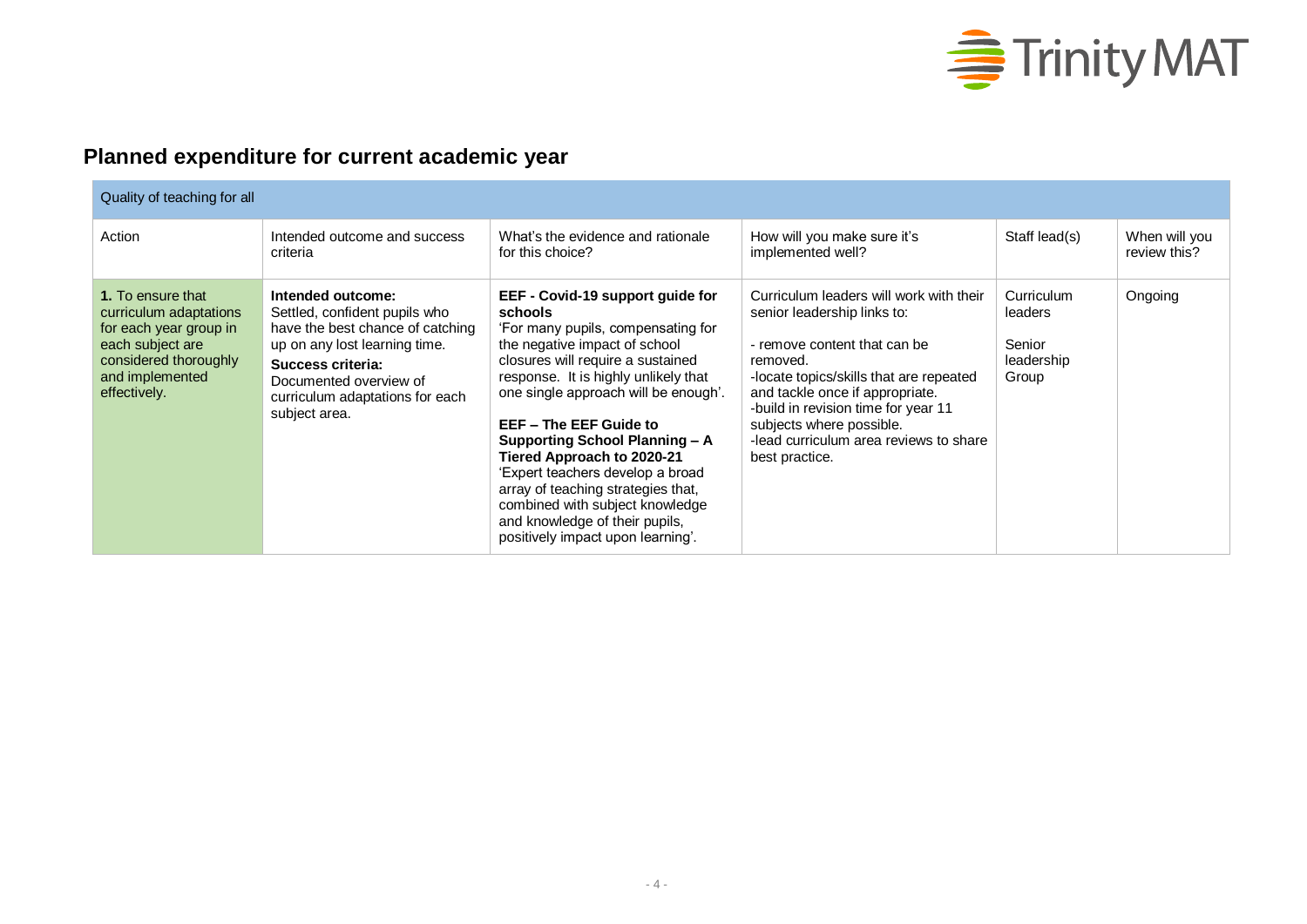

| Quality of teaching for all                                                                                                                                                                                                                                                                                                                                                                                                                                                                                                                                                                                                                                                                                       |                                                                                                                                                                                                                                                                                                                                                                                                                                                                                                              |                                                                                                                                                                                                                                                                                                                                                                                                                                                                                                                                                                                                                                                                                                                                                                                                                     |                                                                                                                                                                                                                                                                                                                                                                                                                                                                                                                                                                                                                                                                     |                                                             |                               |  |
|-------------------------------------------------------------------------------------------------------------------------------------------------------------------------------------------------------------------------------------------------------------------------------------------------------------------------------------------------------------------------------------------------------------------------------------------------------------------------------------------------------------------------------------------------------------------------------------------------------------------------------------------------------------------------------------------------------------------|--------------------------------------------------------------------------------------------------------------------------------------------------------------------------------------------------------------------------------------------------------------------------------------------------------------------------------------------------------------------------------------------------------------------------------------------------------------------------------------------------------------|---------------------------------------------------------------------------------------------------------------------------------------------------------------------------------------------------------------------------------------------------------------------------------------------------------------------------------------------------------------------------------------------------------------------------------------------------------------------------------------------------------------------------------------------------------------------------------------------------------------------------------------------------------------------------------------------------------------------------------------------------------------------------------------------------------------------|---------------------------------------------------------------------------------------------------------------------------------------------------------------------------------------------------------------------------------------------------------------------------------------------------------------------------------------------------------------------------------------------------------------------------------------------------------------------------------------------------------------------------------------------------------------------------------------------------------------------------------------------------------------------|-------------------------------------------------------------|-------------------------------|--|
| Action                                                                                                                                                                                                                                                                                                                                                                                                                                                                                                                                                                                                                                                                                                            | Intended outcome and success<br>criteria                                                                                                                                                                                                                                                                                                                                                                                                                                                                     | What's the evidence and rationale<br>for this choice?                                                                                                                                                                                                                                                                                                                                                                                                                                                                                                                                                                                                                                                                                                                                                               | How will you make sure it's<br>implemented well?                                                                                                                                                                                                                                                                                                                                                                                                                                                                                                                                                                                                                    | Staff lead(s)                                               | When will you<br>review this? |  |
| 2. To ensure that all<br>pupils have access to<br>the very best remote<br>learning via 'Trinity TV'<br>remote lessons and 'On<br>Demand' live sessions.<br>To share ideas with<br>teachers on a 'best<br>practice' lesson<br>structure, effective<br>teacher talk, how to<br>avoid cognitive overload<br>etc.<br>Weekly quality<br>assurance of 'Trinity TV'<br>and 'On Demand'<br>resources. Constructive<br>and informative<br>feedback to teachers<br>sharing useful research<br>on successful remote<br>teaching and learning<br>techniques they might<br>implement.<br>The use of Microsoft<br>forms and submission of<br>work through<br>'Assignments' to capture<br>pupil understanding and<br>engagement. | Intended outcome:<br>Pupils remain engaged with their<br>learning and the risk of further<br>disruption to learning caused by<br>lack of engagement is minimised.<br>Success criteria:<br>A high quality, accessible-by-all<br>bank of Loom presentations<br>available for<br>PE/MFL/History/Geography/Music<br>every week.<br>Sustained positive pupil<br>engagement seen over time.<br>Pupil and parent voice about live<br>lessons is encouraging and<br>demonstrates effectiveness of<br>these sessions. | EEF - Remote learning: rapid<br>evidence assessment, April 2020<br>'Teaching quality is more important<br>than how lessons are delivered'.<br>'Peer interactions can provide<br>motivation and improve learning<br>outcome'.<br>'Different approaches to remote<br>learning suit different tasks and types<br>of content'<br>EEF - The EEF Guide to<br><b>Supporting School Planning - A</b><br>Tiered Approach to 2020-21<br>'Low stakes testing approaches have<br>the benefit of more precisely<br>diagnosing gaps in learning and<br>informing the teacher'.<br>'Intervention sessions (such as our<br>'On Demand' live lessons) require<br>effective implementation, ensuring<br>sessions are explicitly linked to the<br>content of daily lessons and that<br>effective feedback structures are in<br>place'. | Step-by-step, ongoing and ability-to-<br>revisit Teams and Loom CPD<br>sessions for staff to ensure no teacher<br>is left behind.<br>Agreed online lesson structure for<br>Trinity TV remote lessons.<br>Frequent quality assurance of Trinity<br>TV remote lessons and live lessons to<br>ensure consistent high quality offer.<br>Successful completion of Microsoft<br>forms tasks and assignments set.<br>Weekly completion of the pupil<br>engagement tracker by all teaching<br>staff. Weekly phone calls home to<br>every pupil working at home to<br>celebrate their engagement with the<br>work or to advise about what they<br>could do better next time. | <b>EHN</b><br>CCS<br><b>SHT</b><br><b>TSN</b><br><b>ESH</b> | Ongoing                       |  |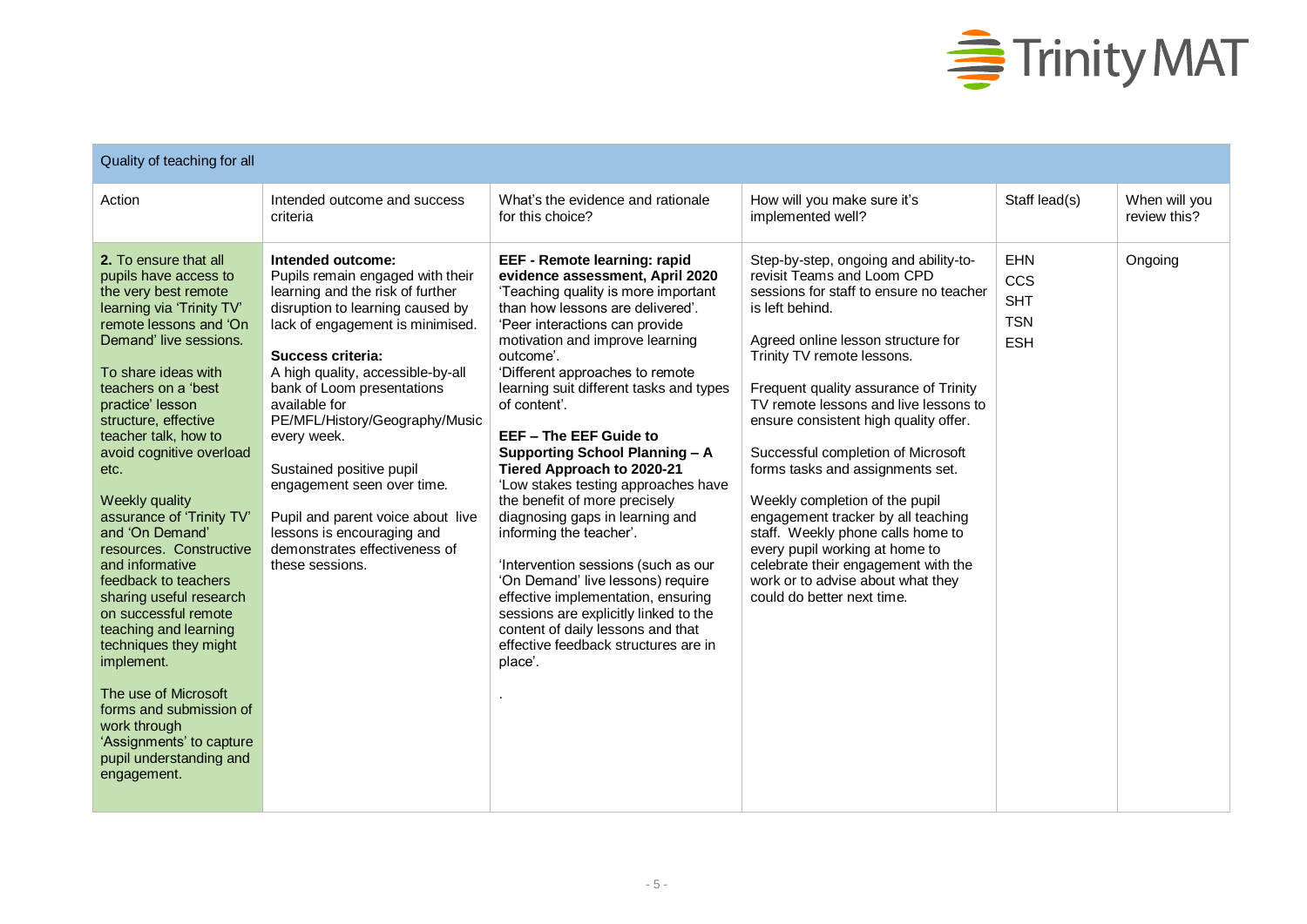

| Quality of teaching for all                                                                                                                                                                             |                                                                                                                                                                                                                                                                                                                                                                                                                                                                                                                                                                                                                  |                                                                                                                                                                                                                                                                                                                                                                                                                                                                                                                                                                                                                                                                                                                                                                                                                      |                                                                                                                                                                                                                                                                                                                                                                                                                                                                                                                                                                                                                                               |                                                      |                               |  |  |
|---------------------------------------------------------------------------------------------------------------------------------------------------------------------------------------------------------|------------------------------------------------------------------------------------------------------------------------------------------------------------------------------------------------------------------------------------------------------------------------------------------------------------------------------------------------------------------------------------------------------------------------------------------------------------------------------------------------------------------------------------------------------------------------------------------------------------------|----------------------------------------------------------------------------------------------------------------------------------------------------------------------------------------------------------------------------------------------------------------------------------------------------------------------------------------------------------------------------------------------------------------------------------------------------------------------------------------------------------------------------------------------------------------------------------------------------------------------------------------------------------------------------------------------------------------------------------------------------------------------------------------------------------------------|-----------------------------------------------------------------------------------------------------------------------------------------------------------------------------------------------------------------------------------------------------------------------------------------------------------------------------------------------------------------------------------------------------------------------------------------------------------------------------------------------------------------------------------------------------------------------------------------------------------------------------------------------|------------------------------------------------------|-------------------------------|--|--|
| Action                                                                                                                                                                                                  | Intended outcome and success<br>criteria                                                                                                                                                                                                                                                                                                                                                                                                                                                                                                                                                                         | What's the evidence and rationale<br>for this choice?                                                                                                                                                                                                                                                                                                                                                                                                                                                                                                                                                                                                                                                                                                                                                                | How will you make sure it's<br>implemented well?                                                                                                                                                                                                                                                                                                                                                                                                                                                                                                                                                                                              | Staff lead(s)                                        | When will you<br>review this? |  |  |
| 3. To keep all staff at the<br>Academy because they<br>feel part of the Trinity<br>family, have exposure to<br>leading edge CPD and<br>are able to focus on the<br>subject(s) they applied<br>to teach. | Intended outcome:<br>Motivated staff who have<br>manageable workloads with time<br>to teach to their potential,<br>opportunities to refine their craft<br>and to act as a consistent body of<br>support to our pupils who, due to<br>lockdown, are in need of<br>enhanced levels of staff<br>consistency and expertise.<br>Success criteria:<br>High quality, carefully sequenced<br>CPD programmes for staff and<br>support staff of all career levels.<br>Robust subject area led CPD<br>schedules submitted and quality<br>assured.<br>High levels of staff engagement in<br>CPD and positive staff feedback. | DfE Teacher Recruitment and<br><b>Retention Strategy, January 2019</b><br>'Every day, teachers get the chance<br>to inspire children and young people,<br>shaping thousands of lives. But  we<br>need to attract even more people into<br>the profession, and then make sure<br>they are supported to not just stay,<br>but to thrive'.<br>EEF - The EEF Guide to<br><b>Supporting School Planning - A</b><br>Tiered Approach to 2020-21<br>'We know from the best available<br>evidence that the most powerful tool<br>we have to combat educational<br>inequality is to support great teaching<br>in every classroom'.<br>Chartered College of Teaching -<br>Catch up and recovery<br>approaches, June 2020<br>'Ensuring our staff have a<br>manageable workload is a priority.<br>They need to be able to teach'. | Weekly meetings for our APs to<br>monitor progress.<br>Weekly meetings with our MAT<br>schools to share best practice.<br>Weekly meetings to discuss latest<br>evidence-based research. This will<br>lead to lesson spotlights taking place<br>and research being shared to<br>classroom teachers in a non-<br>judgmental way so that they can<br>further develop their practice.<br>Staff voice on QA process (asking<br>questions such as 'is QA supportive<br>and developmental?' 'What could be<br>improved upon?')<br>Weekly staff wellbeing guide providing<br>top tips, recorded healthy mind and<br>body resources, quizzes and more. | <b>SHT</b><br><b>ESH</b><br><b>TSN</b><br><b>KOE</b> | Ongoing                       |  |  |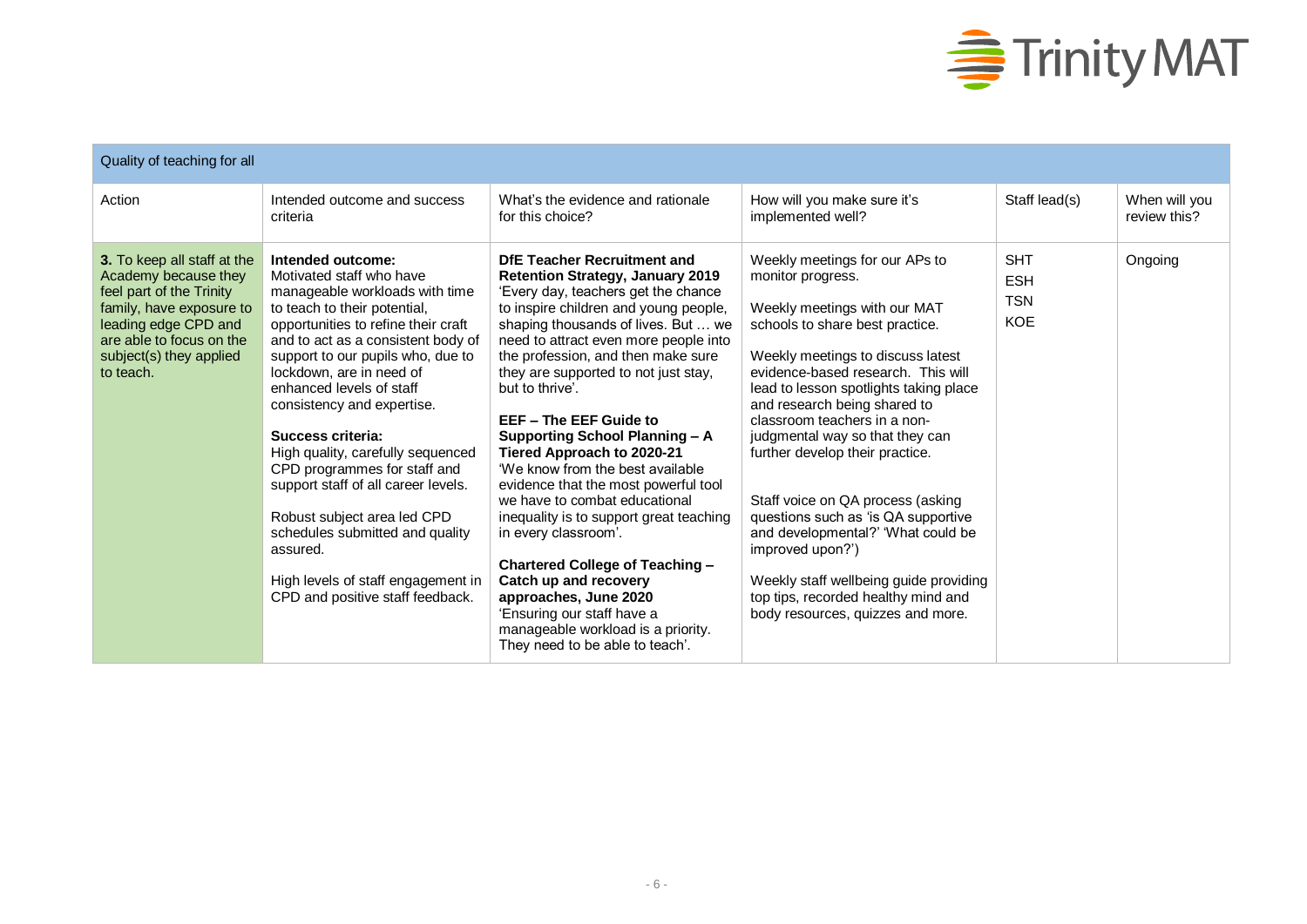

| Quality of teaching for all                                                                                                                    |                                                                                                                                                                                                                                                                                                                                                                                                                                 |                                                                                                                                                                                                                                                                                                                                                                                                                                                                               |                                                                                                                                                                                                                                                                                                                                                                                       |                                                      |                               |  |
|------------------------------------------------------------------------------------------------------------------------------------------------|---------------------------------------------------------------------------------------------------------------------------------------------------------------------------------------------------------------------------------------------------------------------------------------------------------------------------------------------------------------------------------------------------------------------------------|-------------------------------------------------------------------------------------------------------------------------------------------------------------------------------------------------------------------------------------------------------------------------------------------------------------------------------------------------------------------------------------------------------------------------------------------------------------------------------|---------------------------------------------------------------------------------------------------------------------------------------------------------------------------------------------------------------------------------------------------------------------------------------------------------------------------------------------------------------------------------------|------------------------------------------------------|-------------------------------|--|
| Action                                                                                                                                         | Intended outcome and success<br>criteria                                                                                                                                                                                                                                                                                                                                                                                        | What's the evidence and rationale<br>for this choice?                                                                                                                                                                                                                                                                                                                                                                                                                         | How will you make sure it's<br>implemented well?                                                                                                                                                                                                                                                                                                                                      | Staff lead(s)                                        | When will you<br>review this? |  |
| 4. To support early<br>career teachers to catch<br>up on lost time from<br>their training or NQT<br>year due to lockdown.                      | Intended outcome:<br>Newly qualified and recently<br>qualified teachers have<br>confidence in the classroom and<br>feel able to cope with the<br>demands of face-to-face as well<br>as the remote teaching of pupils.<br>Success criteria:<br>-Positive feedback from early<br>careers teachers about CPD<br>support on offer at Trinity<br>Academy St Chad's.<br>-Retention of early careers staff at<br>year-end is positive. | EEF - Effective use of the pupil<br>premium, November 2019<br>'Teaching should be the top priority,<br>including professional development,<br>training and support for early career<br>teachers and recruitment and<br>retention'.<br>EEF - The EEF Guide to<br><b>Supporting School Planning - A</b><br>Tiered Approach to 2020-21<br>'We must ensure that every teacher is<br>supported and prepared for the new<br>vear'.                                                  | All staff have a dedicated staff mentor<br>whom they meet at specific times of<br>the year to discuss personal<br>development targets.<br>Bespoke CPD for early careers<br>teachers.                                                                                                                                                                                                  | <b>SHT</b><br><b>ESH</b><br><b>TSN</b><br><b>LMH</b> | Ongoing                       |  |
| 5. To strengthen our<br>pastoral team with the<br>appointment of a new<br><b>Assistant Principal</b><br>responsible for BfL and<br>attendance. | Intended outcome:<br>Pupils have access to a Learning<br>Mentor who can support them<br>with their pastoral needs following<br>extended period(s) of lockdown.<br>Success criteria:<br>Pastoral processes become even<br>more efficient and impactful due<br>to added capacity within team.                                                                                                                                     | DfE guidance for full opening of<br>schools<br>'Adverse experiences or lack of<br>routines of regular attendance  may<br>contribute to disengagement with<br>education upon return to school,<br>resulting in increased incidence of<br>poor behaviour'.<br>EEF - The EEF Guide to<br><b>Supporting School Planning - A</b><br>Tiered Approach to 2020-21<br>'Pastoral teams could conduct semi-<br>structured interviews with pupils<br>monitoring and responding to needs'. | All new pastoral staff happy and<br>effective in new roles.<br>Added capacity for supporting pupil<br>behaviour and attendance and adding<br>strength to the pastoral team at a<br>challenging time.<br>Pastoral team leads on weekly pupil<br>engagement calls to every remote<br>learner. This will strengthen<br>relationships with pupils and families<br>and aid re-integration. | <b>ESH</b><br><b>TSN</b><br><b>JDN</b>               | Half termly                   |  |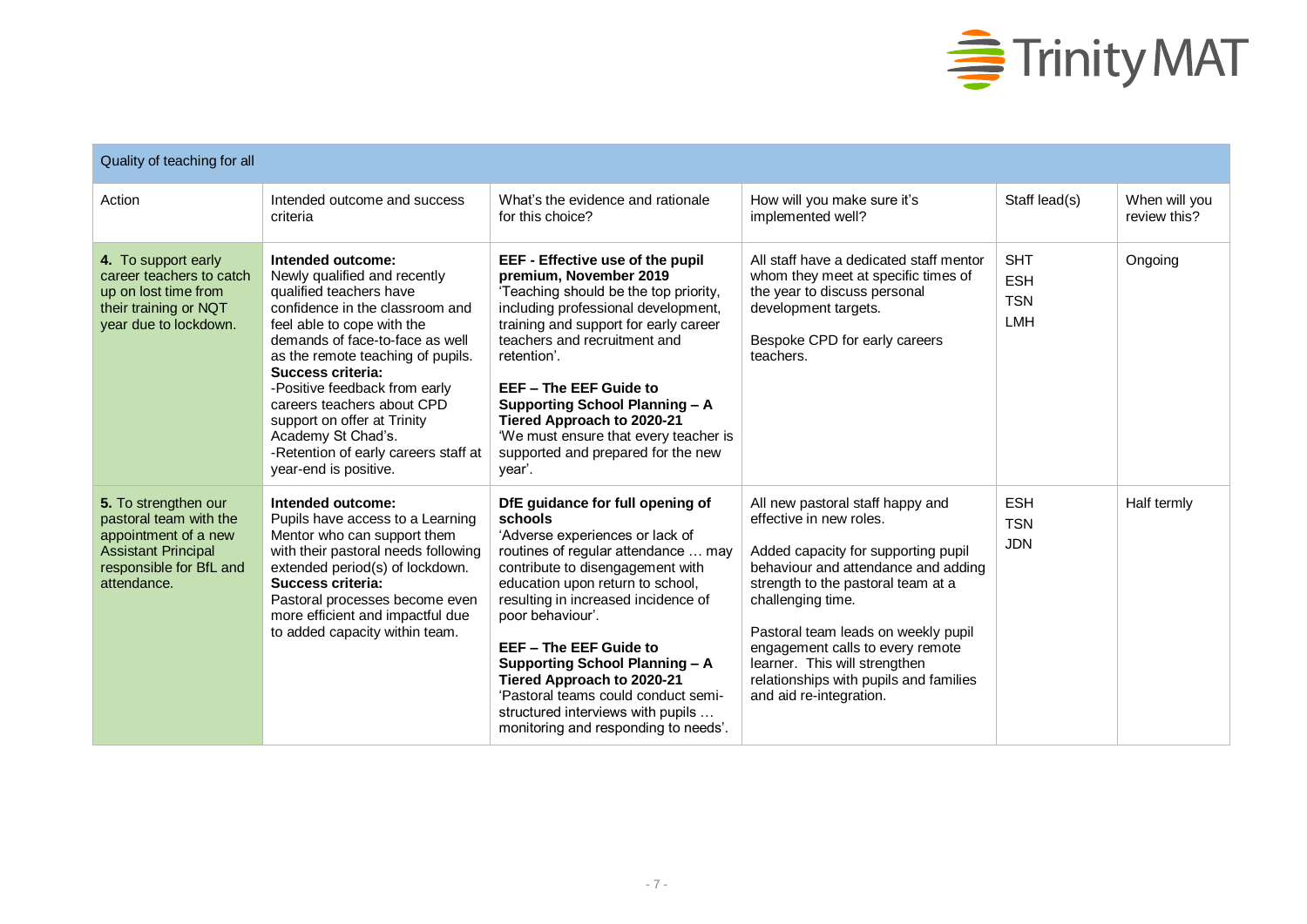

| Quality of teaching for all                                                                                                                                                                                                                                                                |                                                                                                                                                                                                                                                                                                                                                                                                                |                                                                                                                                                                                                                                                                                                                                                                                                                                                                                                                                                                              |                                                                                                                                                                                                                                                                                                                                                                      |                                                                       |                               |  |
|--------------------------------------------------------------------------------------------------------------------------------------------------------------------------------------------------------------------------------------------------------------------------------------------|----------------------------------------------------------------------------------------------------------------------------------------------------------------------------------------------------------------------------------------------------------------------------------------------------------------------------------------------------------------------------------------------------------------|------------------------------------------------------------------------------------------------------------------------------------------------------------------------------------------------------------------------------------------------------------------------------------------------------------------------------------------------------------------------------------------------------------------------------------------------------------------------------------------------------------------------------------------------------------------------------|----------------------------------------------------------------------------------------------------------------------------------------------------------------------------------------------------------------------------------------------------------------------------------------------------------------------------------------------------------------------|-----------------------------------------------------------------------|-------------------------------|--|
| Action                                                                                                                                                                                                                                                                                     | Intended outcome and success<br>criteria                                                                                                                                                                                                                                                                                                                                                                       | What's the evidence and rationale<br>for this choice?                                                                                                                                                                                                                                                                                                                                                                                                                                                                                                                        | How will you make sure it's<br>implemented well?                                                                                                                                                                                                                                                                                                                     | Staff lead(s)                                                         | When will you<br>review this? |  |
| 6. Carry out NFER tests<br>in Reading and SPaG<br>and White Rose Maths<br>endo of block and end of<br>term assessments each<br>term in years 2-6. Y1<br>phonics screening each<br>term. Analysis of<br>assessments each term<br>gaps in knowledge<br>identified, revised and<br>re-tested. | Intended outcome:<br>Well informed staff who know<br>which knowledge to revisit with<br>pupils and where pupil strengths<br>in knowledge acquisition lie.<br>Success criteria:<br>-Teachers use knowledge<br>organisers each lesson to support<br>learning.<br>- NFER, WRM and phonics data<br>is analysed and planning is<br>refined to meet changing pupil<br>needs.                                         | EEF - Covid-19 support guide for<br>schools, Sept 2020<br>'Subject specific assessments might<br>be used to identify particular areas<br>where pupils have forgotten or<br>misunderstood key concepts, to<br>ensure that new material being<br>covered builds on secure<br>foundations'.<br>EEF - The EEF Guide to<br>Supporting School Planning - A<br>Tiered Approach to 2020-21<br>'Graphic organisers represent a<br>cognitive strategy that has been<br>extensively researched with pupils<br>with SEND  and are used to<br>organise knowledge, concepts and<br>ideas'. | NFER and WRM assessments to be<br>held in December 2020, April 2021<br>and June 2021.<br>Curriculum planning informed by<br>outcomes of NFER, phonics and<br>WRM assessments.                                                                                                                                                                                        | <b>Class Teachers</b><br>Curriculum<br>Leaders                        | Termly                        |  |
| 7. To ensure that staff<br>have the very latest,<br>need to know<br>information about every<br>pupil at their fingertips<br>and in one location.                                                                                                                                           | Intended outcome:<br>Fully informed staff who have access<br>to the academic and pastoral needs of<br>every pupil and can plan, deliver and<br>form staff/pupil relationships in the<br>best way possible.<br>Success criteria:<br>-Minutes of weekly pastoral cobra<br>meetings.<br>Pastoral cobra PowerPoint and<br>spreadsheet updated weekly. Icon<br>makes spreadsheet accessible by all<br>from desktop. | <b>Barry Carpenter - A recovery</b><br>curriculum, July 2020<br>'Teaching is a relationship based<br>profession. We must find out their<br>individual, bespoke needs'.<br>EEF - The EEF Guide to<br><b>Supporting School Planning - A</b><br>Tiered Approach to 2020-21<br>'A common misconception can be<br>that pupils' wellbeing and social<br>emotional learning is separate from<br>their academic, curriculum-based<br>learning'.                                                                                                                                      | Use of new pastoral cobra icon on all<br>staff desktops. This links staff to all<br>key pupil details including literacy<br>needs/reasonable adjustments/SEND<br>provision/wellbeing updates/urgent<br>medical needs/weekly academic and<br>pastoral updates and much more.<br>Weekly time saver PowerPoint<br>sharing essential pupil updates sent<br>to all staff. | <b>TSN</b><br><b>JDN</b><br><b>ESH</b><br>Phase leaders<br>Attendance | Ongoing                       |  |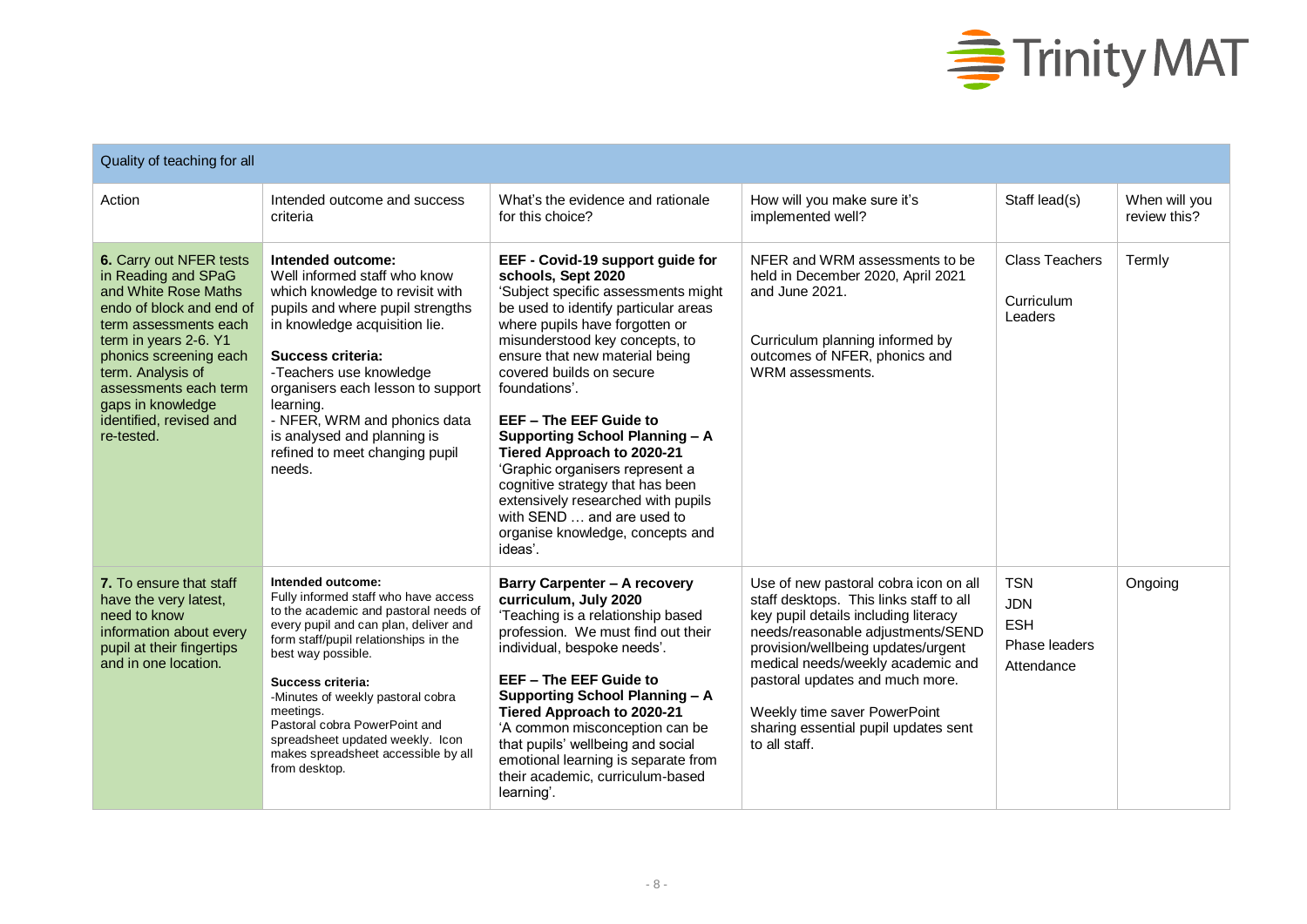

| Quality of teaching for all                                                                                                                                                                     |                                                                                                                                                                                                                                                                                                                                                                                                     |                                                                                                                                                                                                                                                                                                                       |                                                                                                                                                                                                                              |                                                      |                               |  |  |
|-------------------------------------------------------------------------------------------------------------------------------------------------------------------------------------------------|-----------------------------------------------------------------------------------------------------------------------------------------------------------------------------------------------------------------------------------------------------------------------------------------------------------------------------------------------------------------------------------------------------|-----------------------------------------------------------------------------------------------------------------------------------------------------------------------------------------------------------------------------------------------------------------------------------------------------------------------|------------------------------------------------------------------------------------------------------------------------------------------------------------------------------------------------------------------------------|------------------------------------------------------|-------------------------------|--|--|
| Action                                                                                                                                                                                          | Intended outcome and success<br>criteria                                                                                                                                                                                                                                                                                                                                                            | What's the evidence and rationale<br>for this choice?                                                                                                                                                                                                                                                                 | How will you make sure it's<br>implemented well?                                                                                                                                                                             | Staff lead(s)                                        | When will you<br>review this? |  |  |
| 8. To enable all pupils<br>(in particular vulnerable<br>and SEND pupils) to<br>have a transition<br>opportunity (1 day or<br>longer) to ease their<br>start/return to school in<br>Autumn 2020. | Intended outcome:<br>Lower levels of pupil absence<br>and/or anxiety due to fear of<br>starting a new school and/or<br>returning to school post<br>lockdown.<br>Success criteria:<br>Pupil % attendance is as high as<br>or higher than the national<br>average each week and across<br>all key groups.<br>Parental feedback at parents'<br>evenings (C-19 restrictions<br>permitting) is positive. | EEF - Covid-19 support guide for<br>schools, Sept 2020<br>'Planning and providing transition<br>support, such as running dedicated<br>transition events – either on line or<br>face to face, as restrictions allow $-$ is<br>likely to be an effective way to ensure<br>pupils start the new year ready to<br>learn'. | Reception pupils and pupils new to<br>other year groups have a well-<br>planned transition to TASC.<br>Development of transition section of<br>the school website so that Reception<br>families can prepare for their start. | <b>BGN</b><br><b>CDN</b><br><b>ESH</b><br><b>JDN</b> | End of half<br>term 1         |  |  |
|                                                                                                                                                                                                 | Total budgeted cost:                                                                                                                                                                                                                                                                                                                                                                                |                                                                                                                                                                                                                                                                                                                       |                                                                                                                                                                                                                              |                                                      |                               |  |  |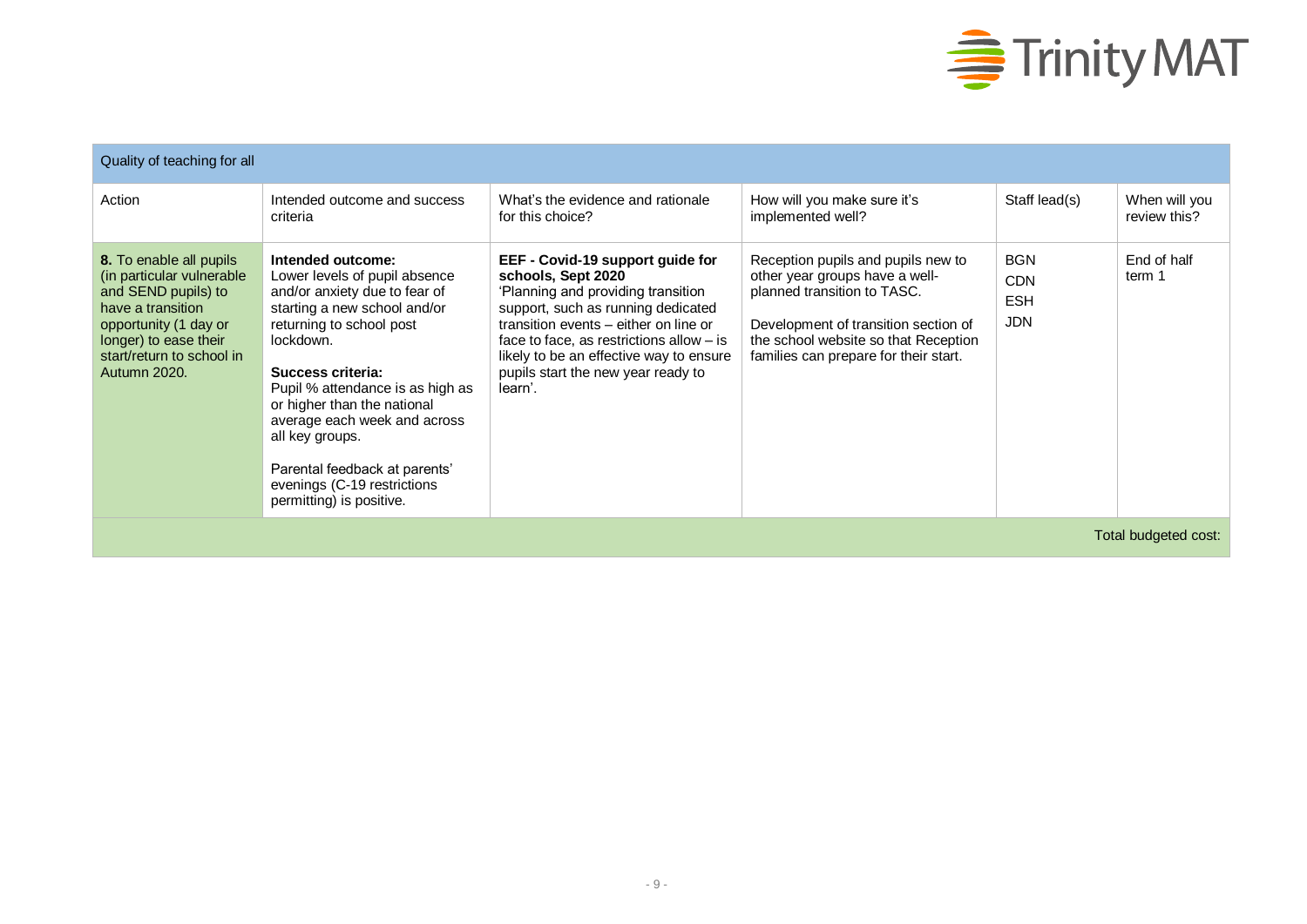

| Targeted support                                                                                                                                                                                                                                                    |                                                                                                                                                                                                                                                                                      |                                                                                                                                                                                                  |                                                                                                                                                                                                                                                                                                                                                                                                                                                                                                                |            |                               |  |  |
|---------------------------------------------------------------------------------------------------------------------------------------------------------------------------------------------------------------------------------------------------------------------|--------------------------------------------------------------------------------------------------------------------------------------------------------------------------------------------------------------------------------------------------------------------------------------|--------------------------------------------------------------------------------------------------------------------------------------------------------------------------------------------------|----------------------------------------------------------------------------------------------------------------------------------------------------------------------------------------------------------------------------------------------------------------------------------------------------------------------------------------------------------------------------------------------------------------------------------------------------------------------------------------------------------------|------------|-------------------------------|--|--|
| Action                                                                                                                                                                                                                                                              | Intended outcome and<br>success criteria                                                                                                                                                                                                                                             | What's the evidence and rationale for<br>this choice?                                                                                                                                            | How will you make sure it's implemented<br>well?                                                                                                                                                                                                                                                                                                                                                                                                                                                               | Staff lead | When will you<br>review this? |  |  |
| <b>9.</b> To use National<br>Tutoring Programme<br>tutors to support our<br>pupils most at risk of<br>underachieving in Maths<br>due to lost lesson time<br>and/or pupils who are<br>disadvantaged, SEND or<br>vulnerable and likely to<br>have fallen behind most. | Intended outcome:<br>Pupils working with an<br>NTP tutor are able to<br>use this additional tutor<br>time/small group<br>learning to 'catch up'.<br>Success criteria:<br>Analysis of NTP<br>engagement data and<br>mini assessment<br>outcomes show that<br>tutoring is high impact. | EEF - Covid-19 support guide for<br>schools, Sept 2020<br>There is extensive evidence supporting<br>the impact of high quality one-to-one and<br>small group tuition as a catch up<br>strategy'. | NTP tutors to have attended all relevant<br>training with WRM prior to commencing<br>tutor sessions.<br>Clear timetable of pupils identified for<br>tutoring online (Autumn term). Rationale<br>for selections made.<br>Clear timetable of pupils identified for<br>tutoring in school (Spring term) and<br>online. Rationale for selections made.<br>Analysis of attitude to learning grades,<br>pupil and parent/carer feedback, masters<br>of recall Maths outcomes, end of term<br>and trial examinations. | <b>TSN</b> | Ongoing                       |  |  |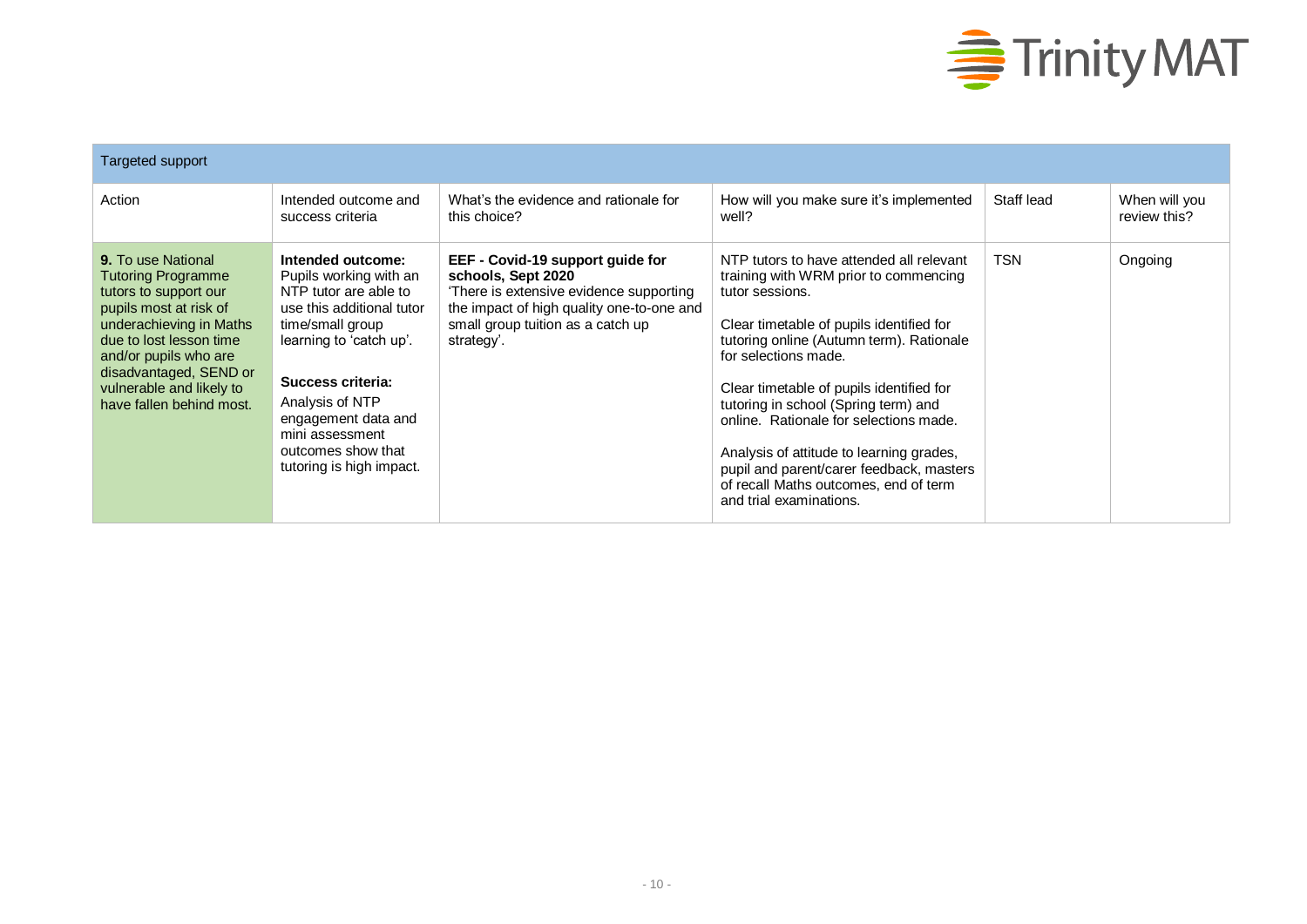

| Targeted support                                                                                                                                                                                                                                                                                                                                                                                                 |                                                                                                                                                                                                                                                                                                                                                                                                                                                                    |                                                                                                                                                                                                                                                                                                                                                                                                                                                                                                                          |                                                                                                                                                                                                                                                                                                                                                                                                                                                                                                                                                                                        |                          |                               |  |
|------------------------------------------------------------------------------------------------------------------------------------------------------------------------------------------------------------------------------------------------------------------------------------------------------------------------------------------------------------------------------------------------------------------|--------------------------------------------------------------------------------------------------------------------------------------------------------------------------------------------------------------------------------------------------------------------------------------------------------------------------------------------------------------------------------------------------------------------------------------------------------------------|--------------------------------------------------------------------------------------------------------------------------------------------------------------------------------------------------------------------------------------------------------------------------------------------------------------------------------------------------------------------------------------------------------------------------------------------------------------------------------------------------------------------------|----------------------------------------------------------------------------------------------------------------------------------------------------------------------------------------------------------------------------------------------------------------------------------------------------------------------------------------------------------------------------------------------------------------------------------------------------------------------------------------------------------------------------------------------------------------------------------------|--------------------------|-------------------------------|--|
| Action                                                                                                                                                                                                                                                                                                                                                                                                           | Intended outcome and<br>success criteria                                                                                                                                                                                                                                                                                                                                                                                                                           | What's the evidence and rationale for<br>this choice?                                                                                                                                                                                                                                                                                                                                                                                                                                                                    | How will you make sure it's implemented<br>well?                                                                                                                                                                                                                                                                                                                                                                                                                                                                                                                                       | Staff lead               | When will you<br>review this? |  |
| 10. To ensure that literacy<br>intervention curriculum<br>maps are re-visited and<br>further developed to meet<br>the bespoke needs of our<br>post lockdown cohort.<br>To further develop the<br>whole school literacy<br>package so that lost<br>literacy skills are<br>recovered and chances to<br>focus on literacy exist at<br>whole school level, tutor<br>group level, classroom<br>level and pupil level. | Intended outcome:<br>Pupils re-gain their<br>confidence in and their<br>love of reading and<br>writing for various<br>purposes and<br>audiences.<br>Pupils have the<br>necessary literacy skills<br>to access their broad<br>and balanced<br>curriculum.<br>Success criteria:<br>Pupils in a<br>reading/Nurture literacy<br>intervention group<br>increase their reading<br>age/ZPD each term<br>and/or have clear<br>strategies for increasing<br>their progress. | EEF - Covid-19 support guide for<br>schools, Sept 2020<br>'A particular focus for interventions is<br>likely to be on literacy. For example,<br>there is extensive evidence showing the<br>long-term negative impact of beginning<br>secondary school without secure literacy<br>skills'.<br>Internal thoughts on literacy:<br>Without Foundation Stage, Phonics or<br>KS1 data this year, we are identifying<br>need in each area of reading and writing<br>so that the right pupils get the right<br>catch-up support. | <b>English Curriculum Mapping</b><br>Investment in staff CPD for those who<br>will deliver the lessons.<br>Further development of the Bungee<br>reading approach and investment in staff<br>who will deliver the Bungee lessons.<br>Introduction of Accelerated Reader in<br>school.<br>Continue to develop the whole school<br>literacy package so that every pupil has<br>regular opportunities to read for<br>pleasure, read texts for comprehension<br>and inference, debate and discuss the<br>content of what they read and write<br>clearly using ambitious, wide<br>vocabulary | <b>SHT</b><br><b>ESH</b> | Ongoing                       |  |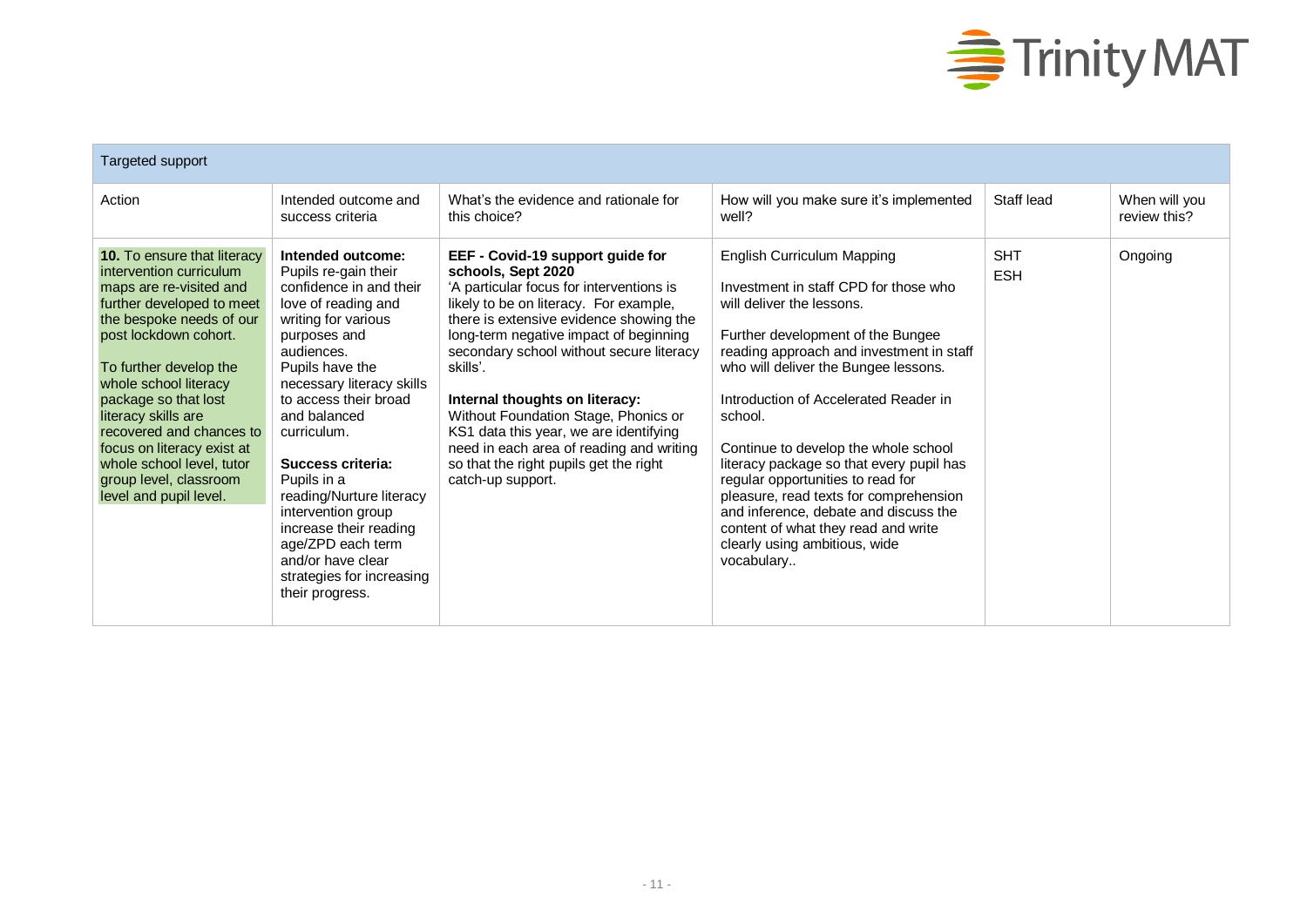

| Wider support strategies                                                                                                                                                                   |                                                                                                                                                                                                                                                                                                                                                                                                                                                                                                                                                  |                                                                                                                                                                                                                                                                                                                                                                                                                                                                                                                     |                                                                                                                                                                                                                                       |                                        |                               |
|--------------------------------------------------------------------------------------------------------------------------------------------------------------------------------------------|--------------------------------------------------------------------------------------------------------------------------------------------------------------------------------------------------------------------------------------------------------------------------------------------------------------------------------------------------------------------------------------------------------------------------------------------------------------------------------------------------------------------------------------------------|---------------------------------------------------------------------------------------------------------------------------------------------------------------------------------------------------------------------------------------------------------------------------------------------------------------------------------------------------------------------------------------------------------------------------------------------------------------------------------------------------------------------|---------------------------------------------------------------------------------------------------------------------------------------------------------------------------------------------------------------------------------------|----------------------------------------|-------------------------------|
| Action                                                                                                                                                                                     | Intended outcome and<br>success criteria                                                                                                                                                                                                                                                                                                                                                                                                                                                                                                         | What's the evidence and rationale for<br>this choice?                                                                                                                                                                                                                                                                                                                                                                                                                                                               | How will you make sure it's implemented<br>well?                                                                                                                                                                                      | Staff lead                             | When will you<br>review this? |
| 15. To build on<br>community support<br>provided during the first<br>lockdown period so that<br>the community have the<br>provisions they need<br>through a second<br>lockdown and beyond. | Resulting in<br>Happier families who<br>are more engaged with<br>school due to additional<br>support on offer to<br>them.<br>Success criteria:<br>-Successful delivery of<br>FSM vouchers to our<br>most vulnerable families<br>each week.<br>-Successful<br>engagement with the<br>local community via<br>random acts of<br>kindness and/or more<br>strategic support plans.<br>-More links made with<br>local businesses to<br>support our most<br>vulnerable community<br>members through food<br>donations/hygiene<br>product donations etc. | The Guardian newspaper, "We stand<br>together': how pupils are helping NHS<br>during coronavirus crisis', April 2020<br>'Schools are used to providing support<br>for their more vulnerable pupils but since<br>the crisis, extraordinary efforts are being<br>made to help communities  our<br>corridors are silent and classrooms are<br>empty, it doesn't feel right. It is only little,<br>small things we are doing but it is<br>contributing to that overwhelming feeling<br>of gratitude for the frontline'. | --Christmas and Easter hamper and gift<br>sets via Calderdale charity for most<br>vulnerable families.<br>-Reindeer Run for Overgate Hospice<br>-Rotary Club of Brighouse Shoebox<br>donations<br>-FSM vouchers delivered to families | <b>SHT</b><br><b>ESH</b><br><b>KOE</b> | Ongoing                       |

Total budgeted cost: £14560